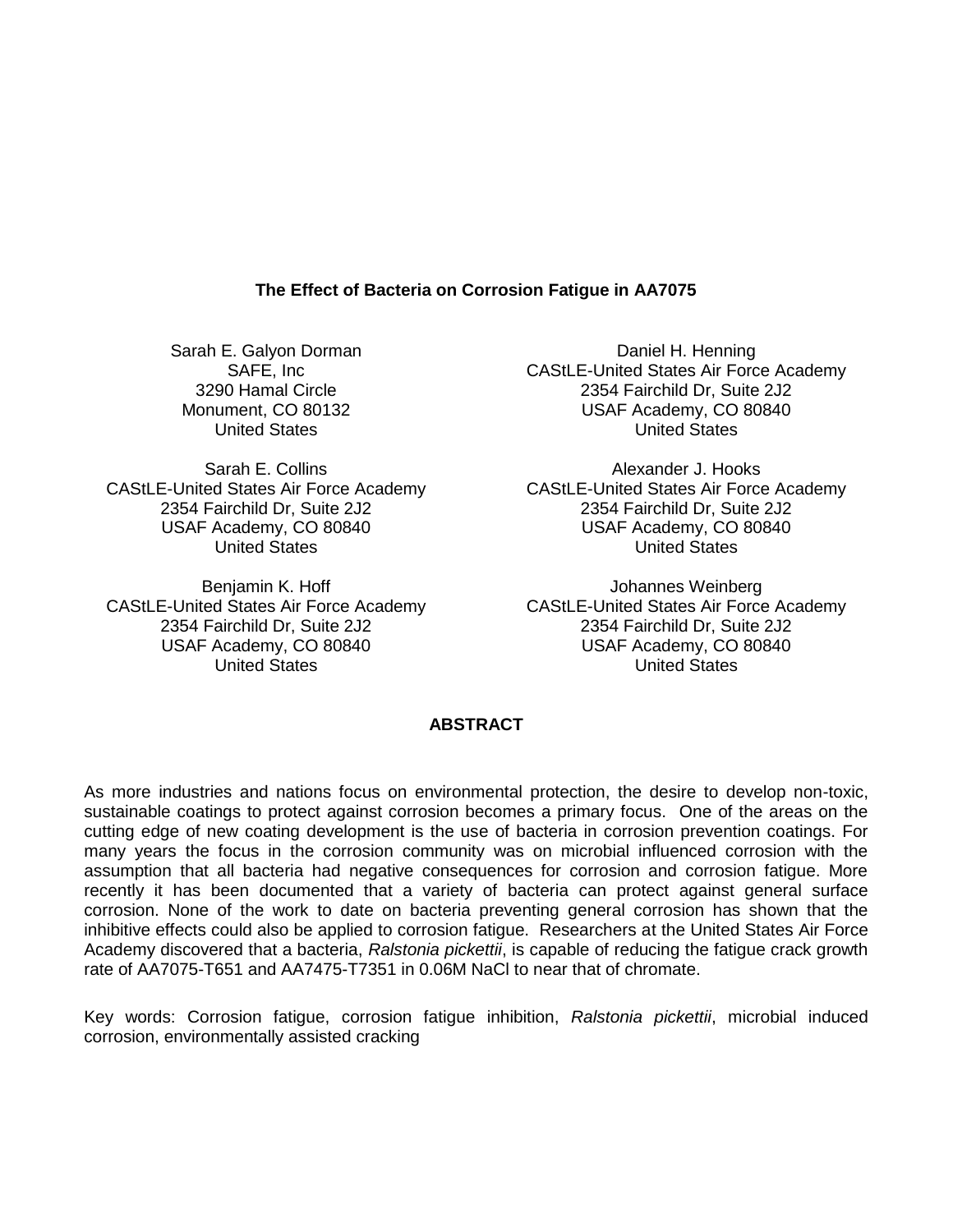# **INTRODUCTION**

Historically researchers have observed that microbial induced corrosion was detrimental to the metal and accelerated the corrosion process. More recent research has started to look at the ability of microbe to protect aluminum against corrosive effects<sup>(1)</sup>. Given that bacteria are diverse living organisms with many reactions and processes available depending on the genus and species, it is likely that the reason for corrosion protection or acceleration can be material, bacteria and/or environment dependent.

While there is some research looking at the effect of bacteria on pitting and general corrosion very little work has been completed looking at the effect of bacteria on corrosion fatigue inhibition <sup>(1-3)</sup>. The Center for Aircraft Structural Life Extension (CAStLE) at the United States Air Force Academy (USAFA) has discovered that a bacteria *Ralstonia pickettii* slows the fatigue crack growth rates in 7xxx series aluminum alloys <sup>(4)</sup>.

## **EXPERIMENTAL PROCEDURE**

In 2011, stress life corrosion fatigue tests were being completed at varying stress levels and stress ratios (*R*) of either 0.1 or 0.65 to examine the effect of a modern alloy and temper (AA7475-T7351) on the initiation of a crack from corrosion damage (pit) compared to a legacy alloy and temper (AA7075- T651) at a frequency (*f*) of 1 Hz. [Figure 1](#page-1-0) shows the sample and test chamber used for this testing. Bacteria grew on some of the samples changing the fatigue life.



#### <span id="page-1-0"></span>**Figure 1: (a) Fatigue sample with a preferential pit for crack initiation used in stress life corrosion fatigue testing. (b) Environmental test chamber used for corrosion fatigue testing. (c) Single edge notch (SEN) specimens were made of 7xxx series aluminum alloy. All dimensions are in millimeters (mm).**

After the stress life testing was completed, the bacterial effect was examined using the direct current potential drop (dcPD) method to measure the effect on the crack growth rate. All fatigue crack growth rate testing was completed using a single edge notch specimen, shown in [Figure 1.](#page-1-0) The fatigue test was completed at a constant stress intensity *∆K* (6 MPa√m) at a frequency of 1 Hz and at a stress ratio (*R*) of 0.10. The test parameters were selected to compare the crack growth rates to published  $\overline{a}$  inhibited corrosion fatigue crack growth rates using chromate  $\overline{b}$ . The corrosive environment was 0.6 M NaCl. The bacteria were allowed to grow naturally or intentionally added to solution to quantify the effect. To add bacteria to solution, colonies of *R. pickettii* were grown on R2A agar and single colonies were added to the 0.06 M NaCl solution. [Figure 2](#page-2-0) shows the growth of the bacteria on the aluminum sample. R. pickettii is known to build biofilms and the growth is thought to be a biofilm <sup>(4,6-8)</sup>.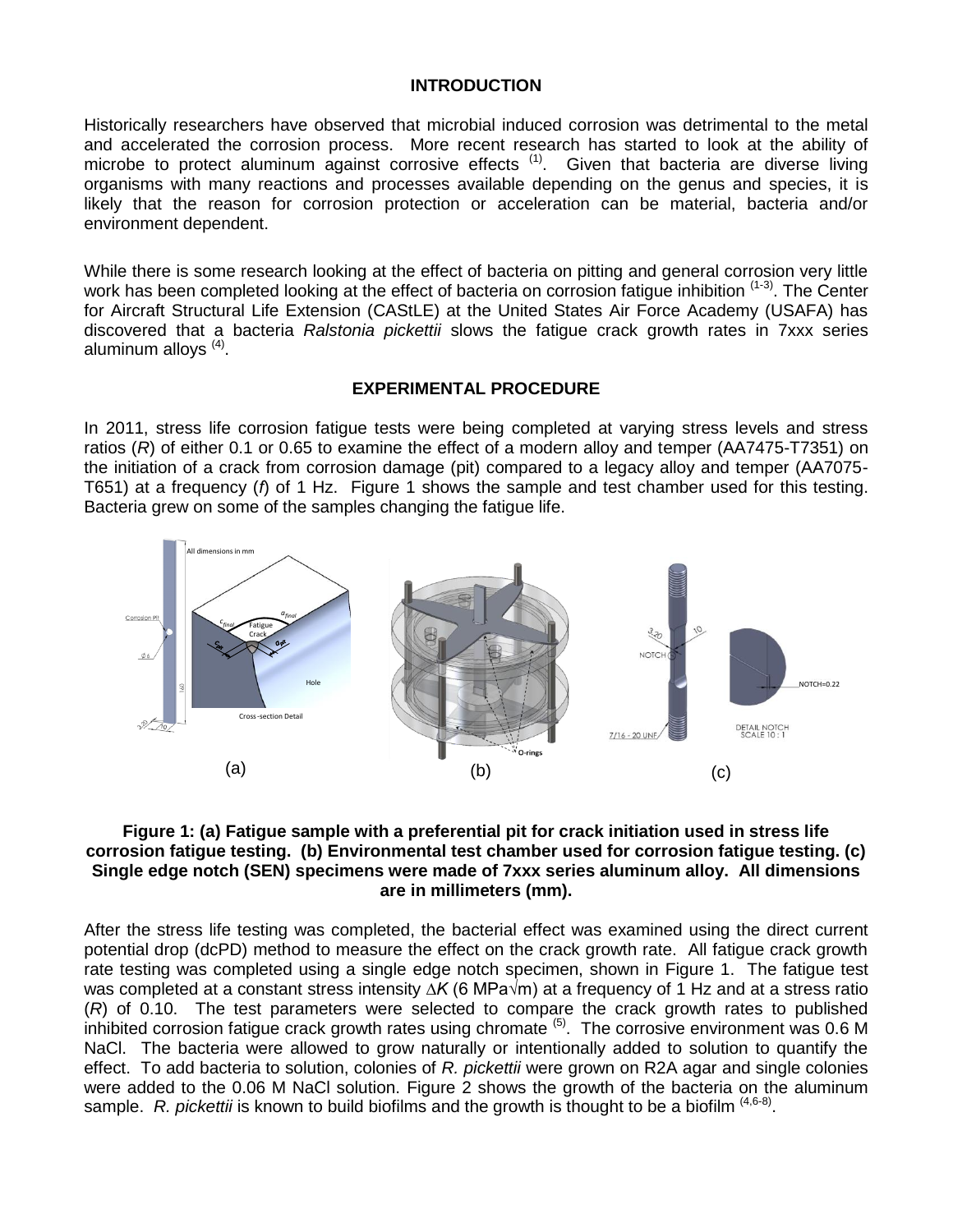As the original stress life testing was completed using samples that initiated a fatigue crack from a corrosion pit meaning the cycles to failure includes crack nucleation time. The stress-life tests were repeated using precracked single edge notch (SEN) samples to make a better determination on the effect of the bacteria. For this testing the samples were precracked to 1 mm in air, then placed into 0.06 M NaCl either with or without bacteria. The samples were left in solution for 3 days to allow the bacteria to grow. Then the stress life tests were repeated with a maximum stress ( $\sigma_{\text{max}}$ ) of 55 MPa, 94 MPa and 125 MPa with a stress ratio (*R*) of 0.1 at a frequency of 1 Hz. For this testing there was also a concern about bacterial misidentification so testing was also completed on *Sphingomonas paucimobilis* which has been misidentified as *R. pickettii* using standard laboratory identification methodologies. All testing was completed at open circuit potential, which was not measured. It should also be noted that the use of the dcPD system has shown no effect on bacteria growth.



#### <span id="page-2-0"></span>**Figure 2: Bacterial growth ("fuzz" at bottom of samples) on the 7xxx series aluminum alloy in 0.06M NaCl solution. The white on the dcPD wires is a protective coating. The fuzz continues up the entire length of the sample.**

# **RESULTS AND DISCUSSION**

The results from the stress life fatigue testing showed that the presence of the bacteria during the tests completed with an *R*=0.1 saw approximately 5-fold increase in fatigue life,

[Figure](#page-3-0) **3**. The samples tested with an *R*=0.65 saw a 6-fold increase in fatigue life. [Figure 4](#page-4-0) shows the comparison of high and low amounts of *R. pickettii* when added to a 0.6 M NaCl solution to a known corrosion fatigue inhibitor chromate (Na<sub>2</sub>CrO<sub>4</sub>) at *f* = 1 Hz at a ∆K of 6 MPa√m <sup>(5)</sup>. The addition of 0.03 M of chromate lowers the fatigue crack growth rate for frequencies just below 1 Hz; when 0.5 M chromate is added, the inhibition occurs over the entire frequency range (0.1-70 Hz) [5]. The amount of bacteria was quantified visually, based on the amount of "fuzz" seen. For crack lengths of 2-4 mm both the high and low bacteria concentrations slow the crack growth rates to near that of high amounts of inhibiting pigments and better than the lower levels of chromate (5) . At higher *∆K* levels (12 MPa√m) the inhibition provided by the bacteria is better or equal to the higher levels of added chromate, shown in [Figure 5](#page-4-1)  $<sup>(5)</sup>$ .</sup>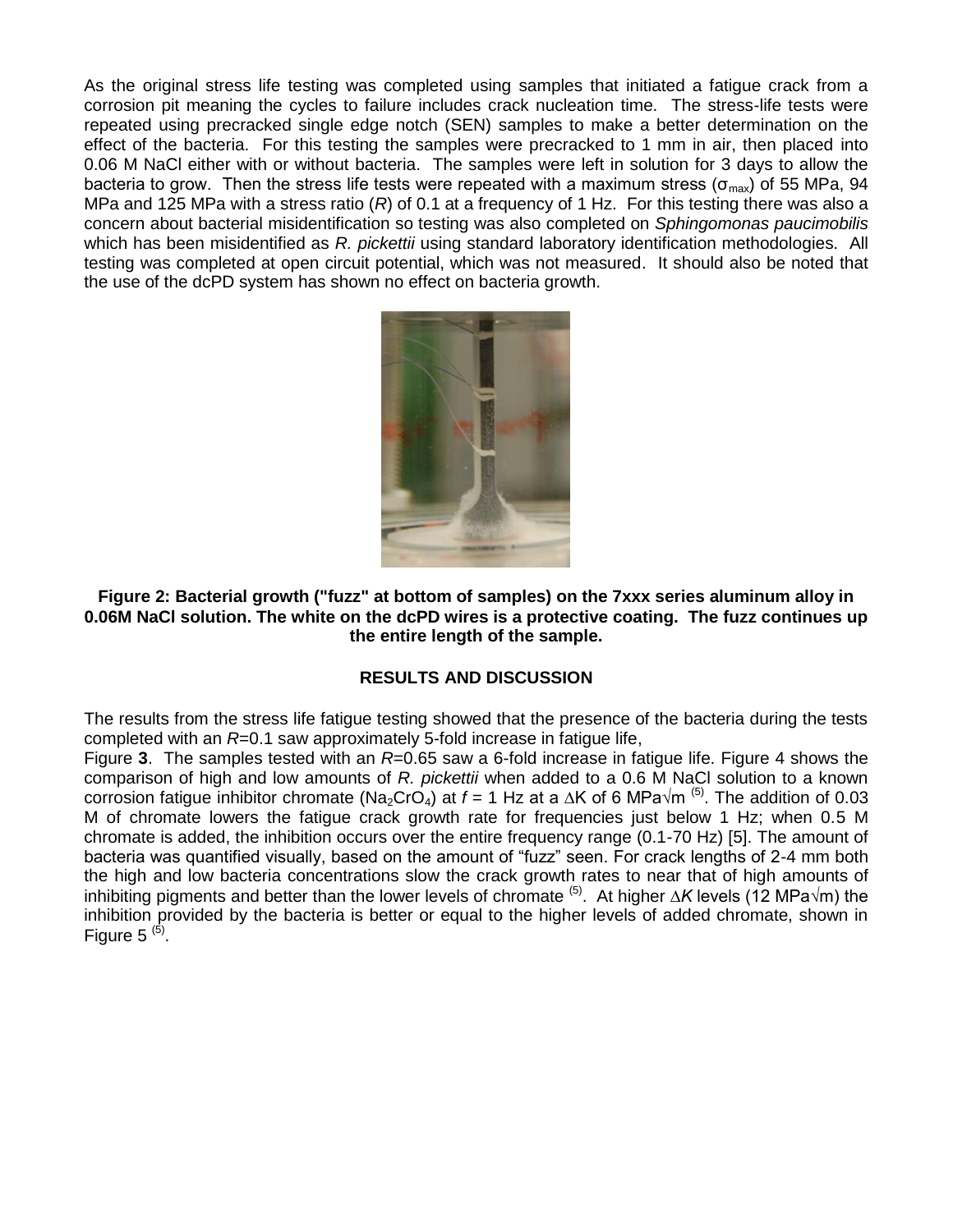

## <span id="page-3-0"></span>**Figure 3: Stress-life testing of** *R. pickettii* **compared to clean samples in 0.06M NaCl. The bacteria growth occurred randomly during testing, accounting for the fatigue tests completed without bacterial growth.**

*R. pickettii* consistently shows inhibition on the order of known corrosion inhibitors as shown in Figures 3 and 4  $<sup>(5)</sup>$ . The reason for this inhibition is currently unclear however there are three leading theories</sup> being investigated: (1) *R. pickettii* is sequestering metal (copper) into its cell wall which is stabilizing the passive film at the crack tip  $(3,8,9)$ , (2) the bacteria creating an environment which promotes oxide formation protecting the crack tip, (3) the polymeric biofilm the bacteria produces allows for protection of the crack through an inhibitive species or coating <sup>(12)</sup>. R. pickettii has been shown to uptake certain metals into its cell wall to protect itself from hazardous environments (10,11). Based on aluminum corrosion fatigue inhibition research and *R. pickettii* metal uptake literature, copper and silicon were loaded into R2A agar and *R. pickettii* colonies grown on the agar were analyzed by scanning electron microscopy and electron dispersive spectroscopy (EDS)<sup>(10, 11)</sup>. The results did not show evidence of metal uptake. The ability of bacteria to help repair the oxide layer is supported by the literature and could possibly be occurring in this case <sup>(1)</sup>. When the aluminum samples with bacterial growth were analyzed using EDS, the areas with biofilm have large amounts of oxygen present, suggesting a heavy oxide layer.

During the corrosion fatigue testing it has been shown that *R. pickettii* can desalinate the sodium chloride test solution. The salinity is expected to drop by approximately half in 48 hours when the bacteria is present. For aluminum alloys the presence of chloride can be detrimental to corrosion fatigue but is not a primary driving force as the presence of water vapor is sufficient to raise crack growth rates over that of dry air or inert environments <sup>(13)</sup>. This suggests that the desalination of the test solution is not the primary cause of the corrosion fatigue inhibition. Fatigue testing was also completed using 0.03 M NaCl solution without bacteria, and no reduction in the crack growth rate was noted as compared to 0.6M and 0.06 M NaCl solutions.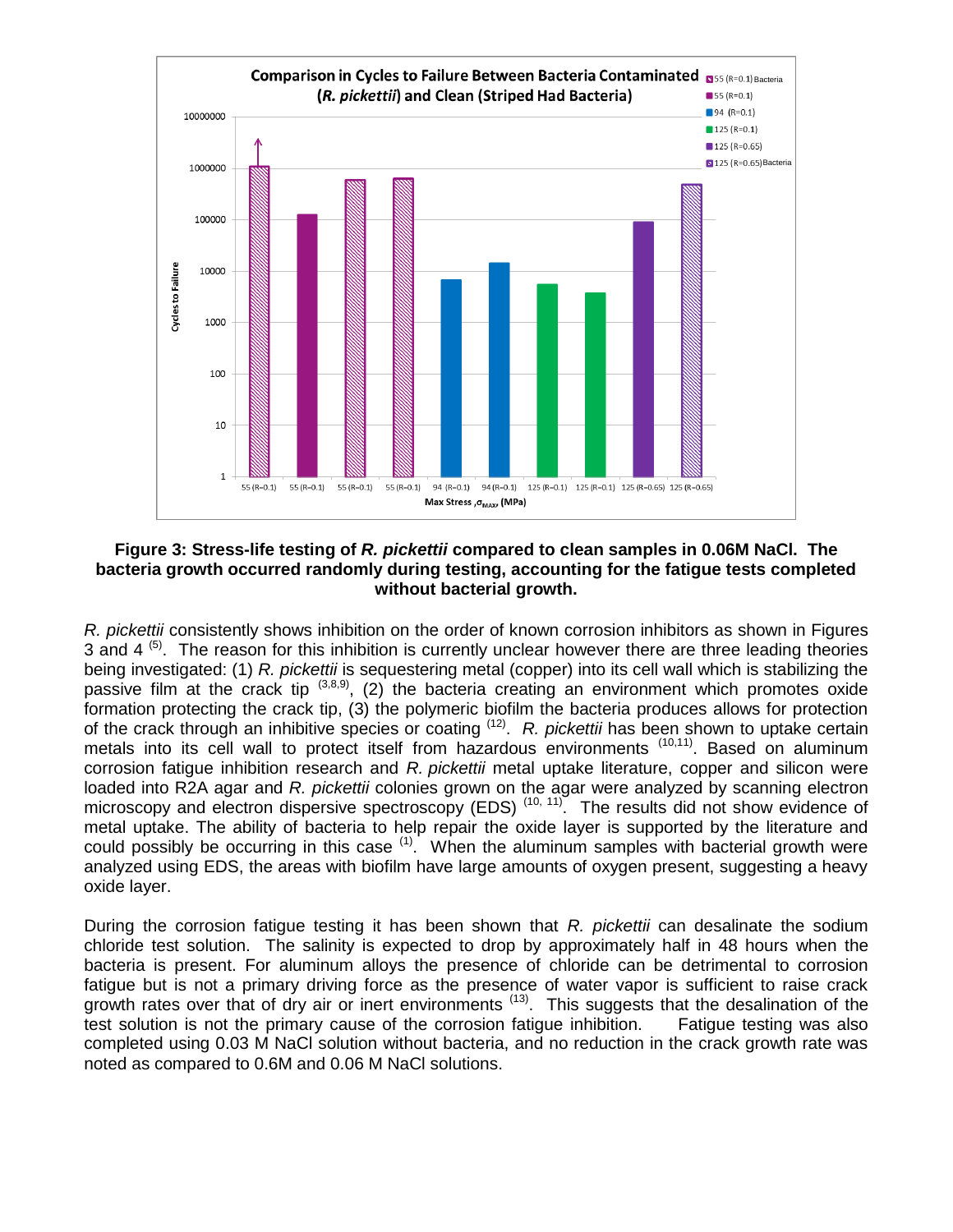

<span id="page-4-0"></span>**Figure 4: Comparison of the effect of** *R. pickettii* **on fatigue crack growth rates on AA7075-T651 to a known corrosion fatigue inhibitor chromate at** *∆K***=6 MPa√m;** *R***=0.1,** *f***=1 Hz in 0.6 M NaCl (5) .**



### <span id="page-4-1"></span>**Figure 5: Comparison of the effect of** *R. pickettii* **on fatigue crack growth rates on AA7075-T651 to a known corrosion fatigue inhibitor chromate at** *∆K***=12 MPa√m;** *R***=0.1,** *f***=1 Hz in 0.6 M NaCl (5) .**

Work is underway to analyze the structure of the biofilm. The early research has looked at how the biofilm develops under varying conditions in an effort to understand why the biofilm sometimes appears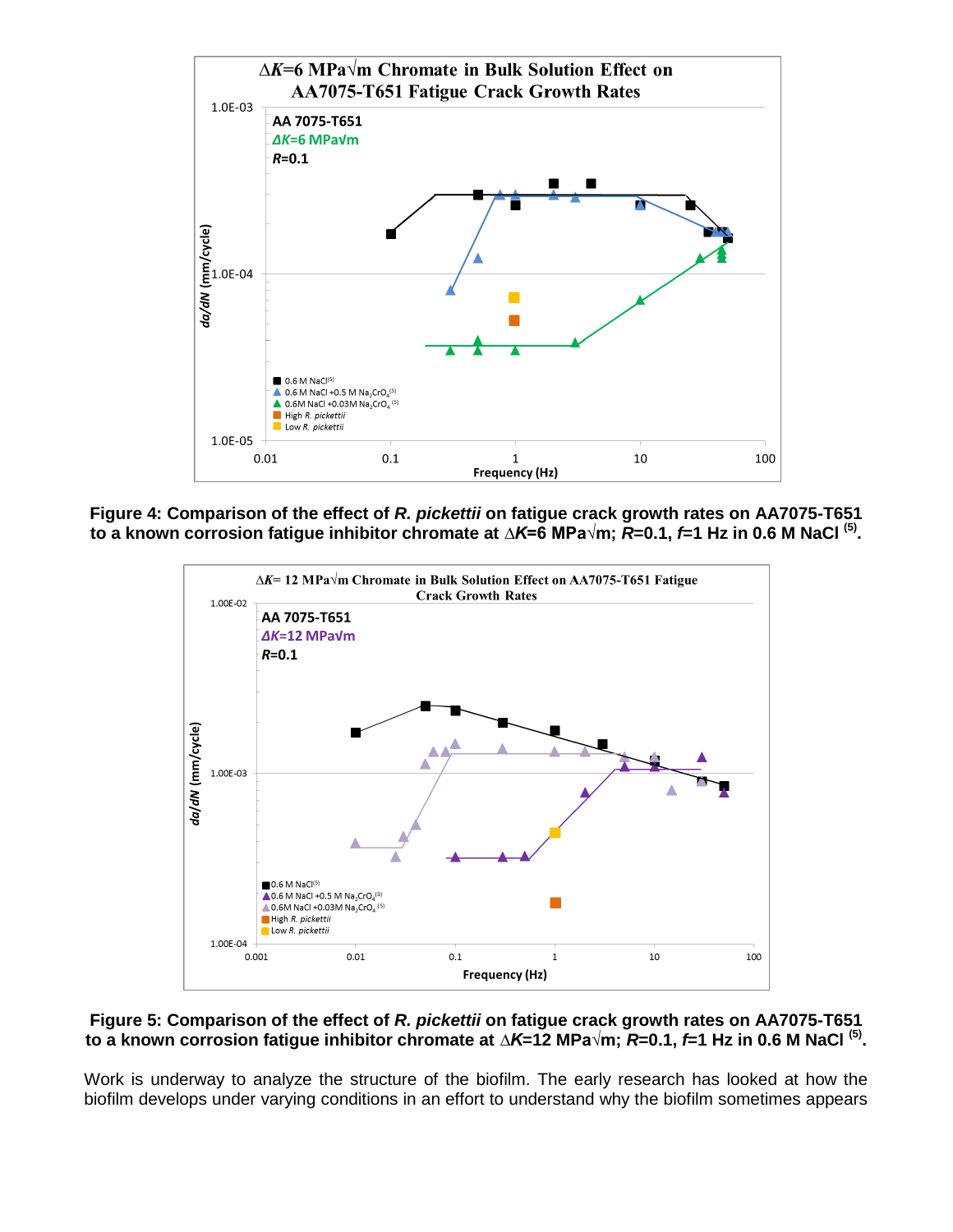to be produced faster and thicker than at other times (14) . [Figure 6](#page-5-0) shows the development of the *R. pickettii* biofilm using a live/dead stain with confocal microscopy under varying temperatures, pH, and salinities and with various alloys. The amount of growth and living bacteria is rated from no growth/living (-) to heavy biofilm/all living  $(++++)$ . It appears that a neutral to slightly basic pH (7-8) allows for string-like bacteria formations (5a). Higher temperatures (30 and 37 °C) (5b) and low salt content (0.06 to 0.6 M NaCl) (5c), or neutral to slightly basic pH (7-8) cause thick biofilm formation. Formation on 4130 steel is scattered but not stringy (5d). Interestingly these are conditions very close to what exist in the corrosion fatigue test cell.



| Alloy  | <b>Exposure</b><br><b>Parameters</b> | Growth<br><b>Amount</b> | Amount<br>Living | Morphology       |
|--------|--------------------------------------|-------------------------|------------------|------------------|
| AA2024 | 10C                                  | +                       | $+ +$            | <b>Scattered</b> |
| AA2024 | 30C                                  | $^{+ + +}$              | -                | Fuzzy            |
| AA2024 | 37C                                  | $++$                    | ÷                | Fuzzy            |
| AA2024 | <b>Broth</b>                         | $^{***}$                | ÷                | Fuzzy            |
| AA2024 | 0.03 M NaCl                          | $^{++++}$               | ÷                | Fuzzy            |
| AA2024 | 0.06M NaCl                           | $***$                   | ÷                | Fuzzy            |
| AA2024 | 0.6M NaCl                            | $^{***}$                | ÷                | Fuzzy            |
| AA2024 | pH <sub>6</sub>                      | ÷                       | $^{++}$          | <b>Scattered</b> |
| AA2024 | pH <sub>7</sub>                      | $^{\mathrm{+}}$         | $^{++}$          | <b>Stringy</b>   |
| AA2024 | pH <sub>8</sub>                      | $***$                   | $***$            | Fuzzy            |
| 4130   | 30C                                  | $^{+++}$                | $^{++}$          | <b>Scattered</b> |
| 4130   | 37C                                  | $++$                    | ÷                | <b>Scattered</b> |
| AA7075 | 37C                                  | $^{++}$                 | ٠                | <b>Scattered</b> |
| AA2024 | Mn                                   | +++                     | -                | <b>Stringy</b>   |
| AA2024 | Fe                                   | $^{+++}$                | -                | Fuzzy            |
| AA2024 | Cu                                   | $++$                    | $++$             | <b>Scattered</b> |
| AA2024 | Ni                                   | ٠                       |                  | Fuzzy            |

#### 24 Hr Biofilm Development 48 Hr Biofilm Development

| Alloy   | <b>Exposure</b><br><b>Parameters</b> | Growth<br>Amount | Amount<br>Living | Morphology       |
|---------|--------------------------------------|------------------|------------------|------------------|
| AA2024* | 10C                                  |                  |                  | N/A              |
| AA2024  | 30C                                  | $^{+++}$         |                  | Fuzzy            |
| AA2024  | 37C                                  | $^{***}$         |                  | Fuzzy            |
| AA2024  | <b>Broth</b>                         | $^{++}$          | ÷                | Fuzzy            |
| AA2024  | $0.03$ M NaCl                        | $^{++}$          | ۰                | Fuzzy            |
| AA2024* | $0.06M$ NaCl                         |                  |                  | N/A              |
| AA2024  | 0.6M NaCl                            | $^{++++}$        |                  | <b>Fuzzy</b>     |
| AA2024  | pH <sub>6</sub>                      | ٠                | ÷                | <b>Scattered</b> |
| AA2024  | pH <sub>7</sub>                      | $^{++}$          | $^{\tiny{++}}$   | <b>Stringy</b>   |
| AA2024  | pH <sub>8</sub>                      | $^{***}$         | $++$             | Fuzzy            |
| AA2024  | 30C                                  | ٠                | ÷                | <b>Scattered</b> |
| AA7075  | 30C                                  | ÷                | ÷                | <b>Scattered</b> |
| AA2024  | Ni                                   |                  |                  | N/A              |
| AA2024  | Mn                                   | $^{\mathrm{+}}$  |                  | <b>Stringy</b>   |
| AA2024  | Fe                                   | $^{++}$          |                  | Fuzzy            |
| AA2024  | Cu                                   | ++++             |                  | Fuzzy            |

## <span id="page-5-0"></span>**Figure 6: Development of a** *R. pickettii* **biofilm under varying conditions; pictures and charts (14) . The amount of growth and living bacteria is rated from no growth/living (-) to heavy biofilm/all living (++++).**

At the same time some work has suggested that *R. pickettii* is difficult to identify when sampled from the wild. Sampling of the CAStLE laboratory area, as well as intentionally inoculated tests, have consistently not been identified as *R. pickettii* when analyzed using the VITEK II system. This system completes a series of tests to determine what reactions a bacteria is capable of completing and based on the results identifies the bacteria. *R. pickettii* and *S. paucimobilis* share many of these reactions leading to questions about mistaken identity.

Based on the questions of which bacteria was present, testing was completed using *S. paucimobilis* added to solution, [Figure 7.](#page-6-0) For the test completed at a maximum stress of 55 MPa the presence of the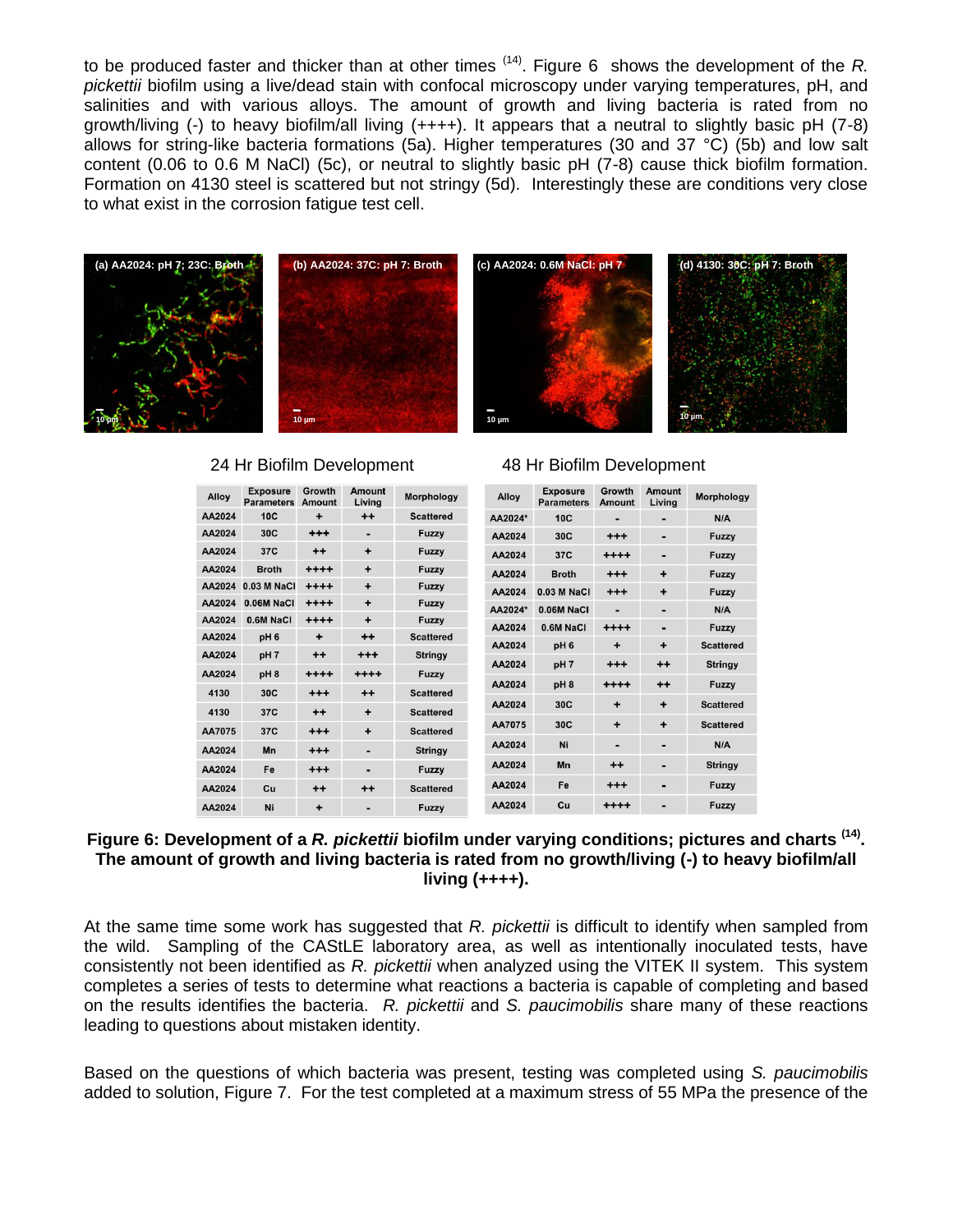bacteria did greatly increase the fatigue life. The test was stopped at 1,000,000 cycles without noted crack growth. For the 94 MPa and 125 MPa test the presence of the bacteria did not increase the fatigue life. The 55 MPa test takes about 12 hours to complete in pure 0.06 M NaCl, while the 95 MPa (3 hours) and 125 MPa (2 hours) tests are substantially shorter suggesting that the bacteria may not have time to slow the mechanical damage. It should be noted that there has been no research to date into the ability of *S. paucimobilis* to desalinate the test solution.



<span id="page-6-0"></span>**Figure 7: Stress-life testing of** *S. paucimobilius* **compared to clean tests. Arrow denotes test did not fail after 1,000,000 cycles.**

# **CONCLUSIONS**

Based on the current results it appears that both *R. pickettii* and *S. paucimobilis* can inhibit corrosion fatigue particularly at lower stress levels where the mechanical damage takes longer to occur allowing the bacteria time to protect against the environment. As most microbial growth is viewed as causing corrosion and understanding that some bacteria could be beneficial would allow for less aggressive mitigation methods in areas where corrosion damage does not seem to be an issue for the DoD.

Over the course of this project, research has also been conducted into how difficult *R. pickettii* is to kill. This is particularly important because if bacteria were to be developed into a natural protective coating for any sort of military or commercial application it needs to be able to withstand a variety of environmental conditions. To date the bacteria has proven to be extremely resistant to most forms of disinfection including, heat, freezing, bleach solutions, heavy metal exposure, hydrogen peroxide and UV light exposure. The ability of these bacteria to resist disinfection suggests that the processes of living bacteria could be placed into a coating to make a non-toxic, environmentally friendly coating with corrosion fatigue protection on the order of chromate.